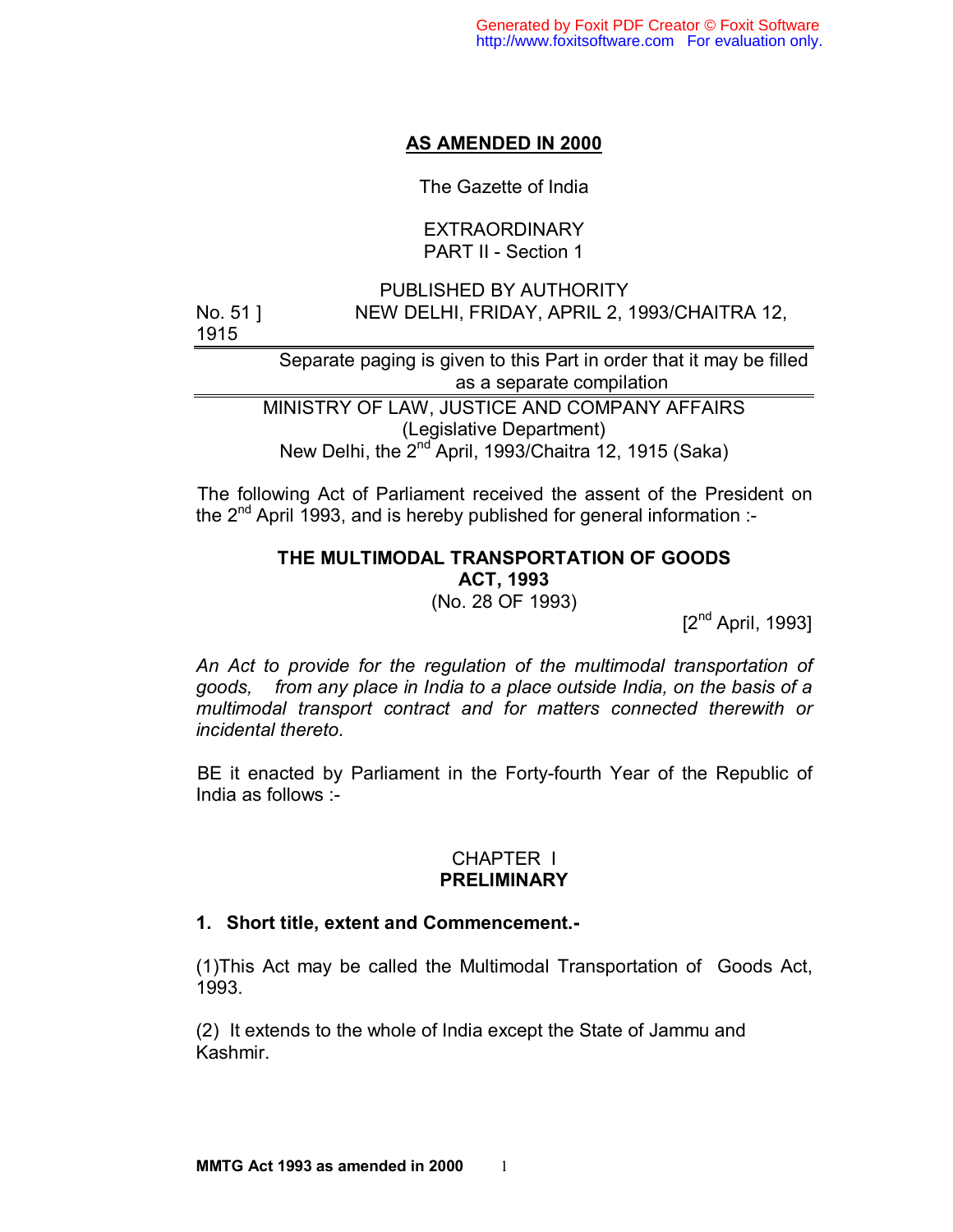(3) It shall be deemed to have come into force on the  $16<sup>th</sup>$  day of October, 1992.

**2. Definitions.-** In this Act, unless the context otherwise requires,--

(a) "carrier" means a person who performs or undertakes to perform for a hire, the carriage or part thereof, of goods by road, rail, inland waterways, sea or air;

(b) "competent authority" means any person or authority authorised by the Central Government, by notification in the Official Gazette, to perform the functions of the competent authority under this Act;

(c) "consignee" means the person named as consignee in the multimodal transport contract;

(d) "consignment" means the goods entrusted to a multimodal transport operator for multimodal transportation;

(e) "consignor" means the person, named in the multimodal transport contract as consignor, by whom or on whose behalf the goods covered by such contract are entrusted to a multimodal transport operator for multimodal transportation;

(f) "delivery" means,--

(i) in the case of a negotiable multimodal transport document, delivering of the consignment to, or placing the consignment at the disposal of, the consignee or any other person entitled to receive it;

(ii) in the case of a non-negotiable multimodal transport document, delivering of the consignment to, or placing the consignment at the disposal of, the consignee or any person authorised by the consignee to accept delivery of the consignment on his behalf;

(g) "endorsee" means the person in whose favour an endorsement is made, and in the case of successive endorsements, the person in whose favour the last endorsement is made;

 (h) "endorsement" means the signing by the consignee or the endorsee after adding a direction on a negotiable multimodal transport document to pass the property in the goods mentioned in such document to a specified person;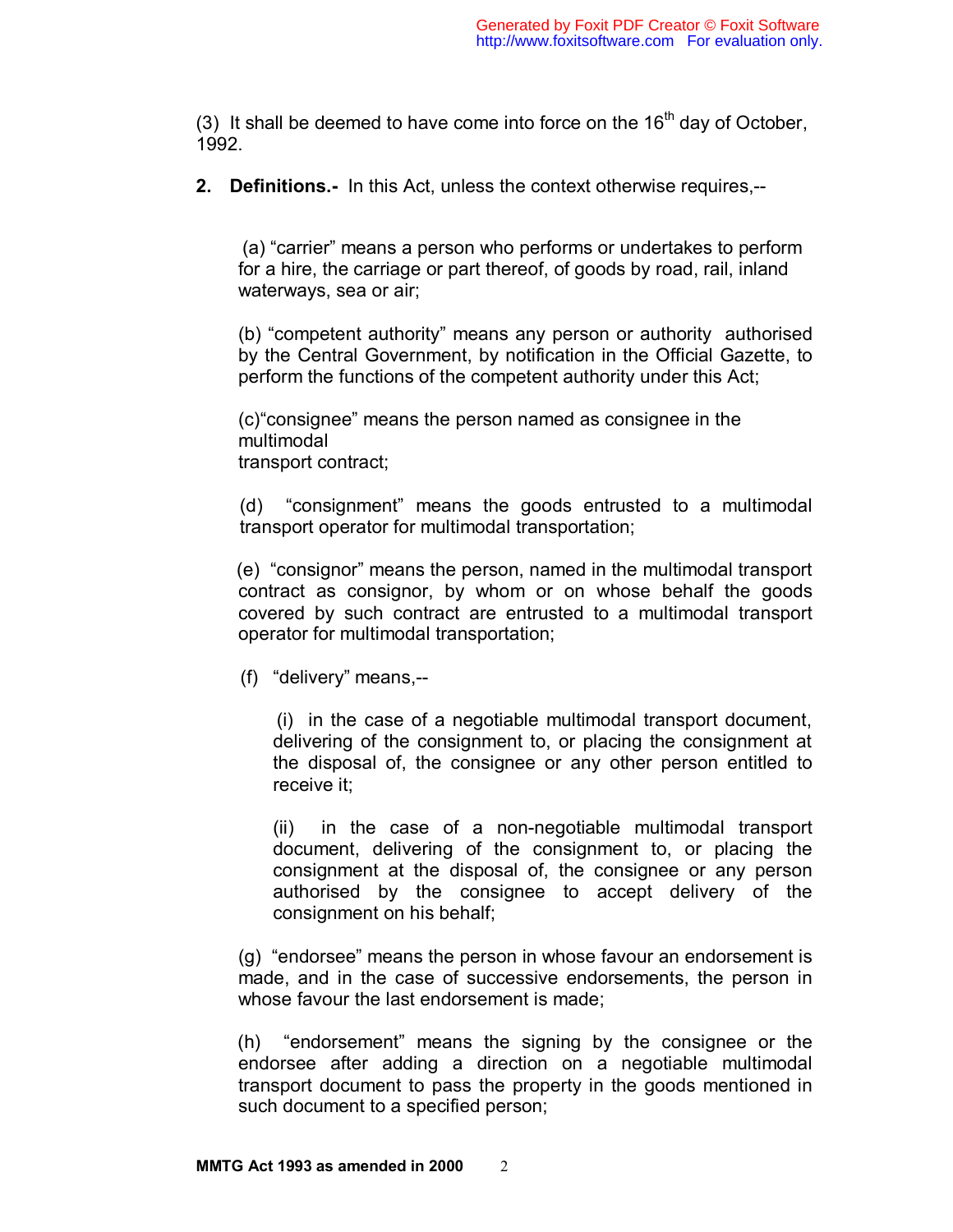(i) **"goods" means any property including live animals, containers, pallets or such other articles of transport or packaging supplied by the consignor, irrespective of whether such property is to be or is carried on or under the deck**;

 (j) "mode of transport" means carriage of goods by **road, air, rail,** inland waterways, or sea;

 (k) **"multimodal transportation" means carriage of goods, by at least two different modes of transport under a multimodal transport contract, from the place of acceptance of the goods in India to a place of delivery of the goods outside India;** 

 (l) **"multimodal transport contract " means a contract under which a multimodal transport operator undertakes to perform or procure the performance of multimodal transportation against payment of freight;**

 (la) **"multimodal transport document" means a negotiable or non-negotiable document evidencing a multimodal transport contract and which can be replaced by electronic data interchange messages permitted by applicable law;**

(m) "multimodal transport operator" means any person who--

(i) concludes a multimodal transport contract on his own behalf or through another person acting on his behalf;

(ii) acts as principal, and **not as an agent either of the consignor, or consignee or of the carrier** participating in the multimodal transportation, and who assumes responsibility for the performance of the said contract; and

(iii) is registered under sub-section (3) of section 4;

(n) "negotiable multimodal transport document" means a multimodal transport document which is –

- (i) made out to order or to bearer; or
- (ii) made out to order and is transferable by endorsement; or
- (iii) made out to bearer and is transferable without endorsement;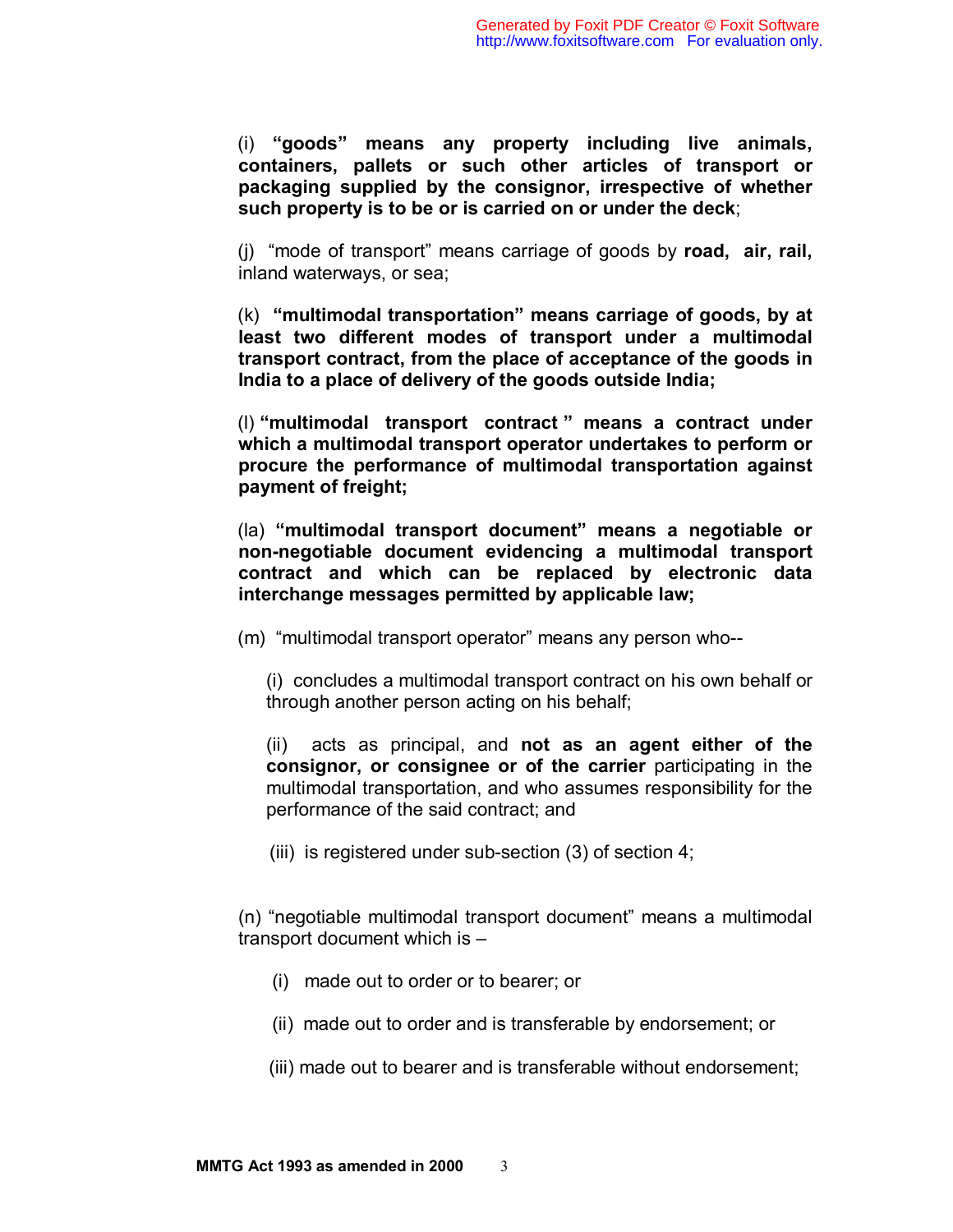(o) "non-negotiable multimodal transport document" means a multimodal transport document which indicates only one named consignee;

(p) "prescribed" means prescribed by rules made under this Act;

 (q) "registration" means registration of multimodal transport operator under sub-section (3) of section 4.

 (r) **"special drawing rights" means such units of accounts as are determined by the International Monetary Fund;** 

 (s) **"taking charge" means that the goods have been handed over to and accepted for carriage by the multimodal transport operator;** 

#### **CHAPTER II**

#### REGULATION OF MULTIMODAL TRANSPORTATION

#### 3. **No person to carry on business without registration.-**

No person shall carry on or commence the business of Multimodal transportation unless he is registered under this Act;

 Provided that a person carrying on the business of multimodal transportation immediately before the commencement of this Act, may continue to do so for a period of three months from such commencement; and if he has made an application for registration within the said period, till the disposal of such application.

#### 4. **Registration for multimodal transportation.-**

(1) Any person may apply for registration to the competent authority to carry on or commence the business of multimodal transportation.

(2) An application under sub-section (1) shall be made in such form as may be prescribed and shall be accompanied by a fee of ten thousand rupees.

(3) On receipt of the application, the competent authority shall satisfy that the applicant fulfils the following conditions, namely:-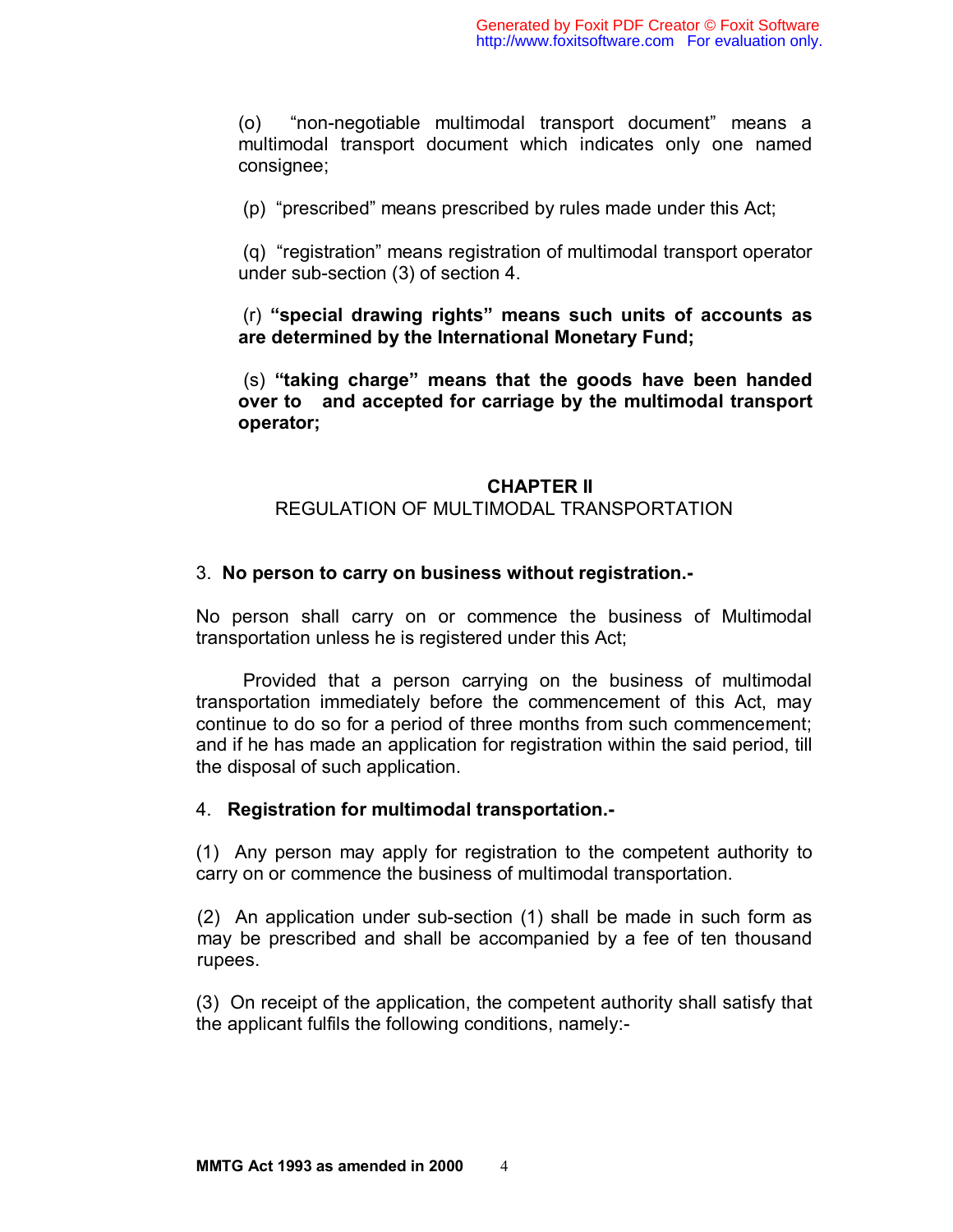(a)

(i) **that the applicant is a company, firm or proprietary concern, either engaged in the business of Shipping, or freight forwarding in India or abroad with a minimum annual turnover of fifty lakh rupees during the immediately preceding financial year or an average annual turnover of fifty lakh rupees during the preceding three financial years as certified by a Chartered Accountant within the meaning of the Chartered Accountants Act, 1949(38 of 1949);**

(ii) **that if the applicant is a company, firm or proprietary concern other than a company, firm or proprietary concern specified in sub-clause (i), the subscribed share capital of such company or the aggregate balance in the capital account of the partners of the firm, or the capital of the proprietor is not less than fifty lakh rupees;**

(b) that the applicant has offices or agents or representatives in not less than two other countries,

 -- and on being so satisfied, register the applicant as a multimodal transport operator and grant a certificate to it to carry on or commence the business of multimodal transportation;

Provided that the competent authority may, for reasons to be recorded in writing, refuse to grant registration if it is satisfied that the applicant does not fulfill the said conditions.

**Provided further that any applicant who is not a resident of India and who is not engaged in the business of shipping shall not be granted registration unless he has established a place of business in India;** 

**Provided also that in respect of any applicant who is not a resident of India, the turnover may be certified by any authority competent to certify the accounts of a company in that country;** 

 (4) **A certificate granted under sub-section (3) shall be valid for a period of three years and may be renewed from time to time for a further period of three years at a time.** 

(5) **An application for renewal shall be made in such form as may be prescribed and shall be accompanied by such amount of fees as may be notified by the Central Government.**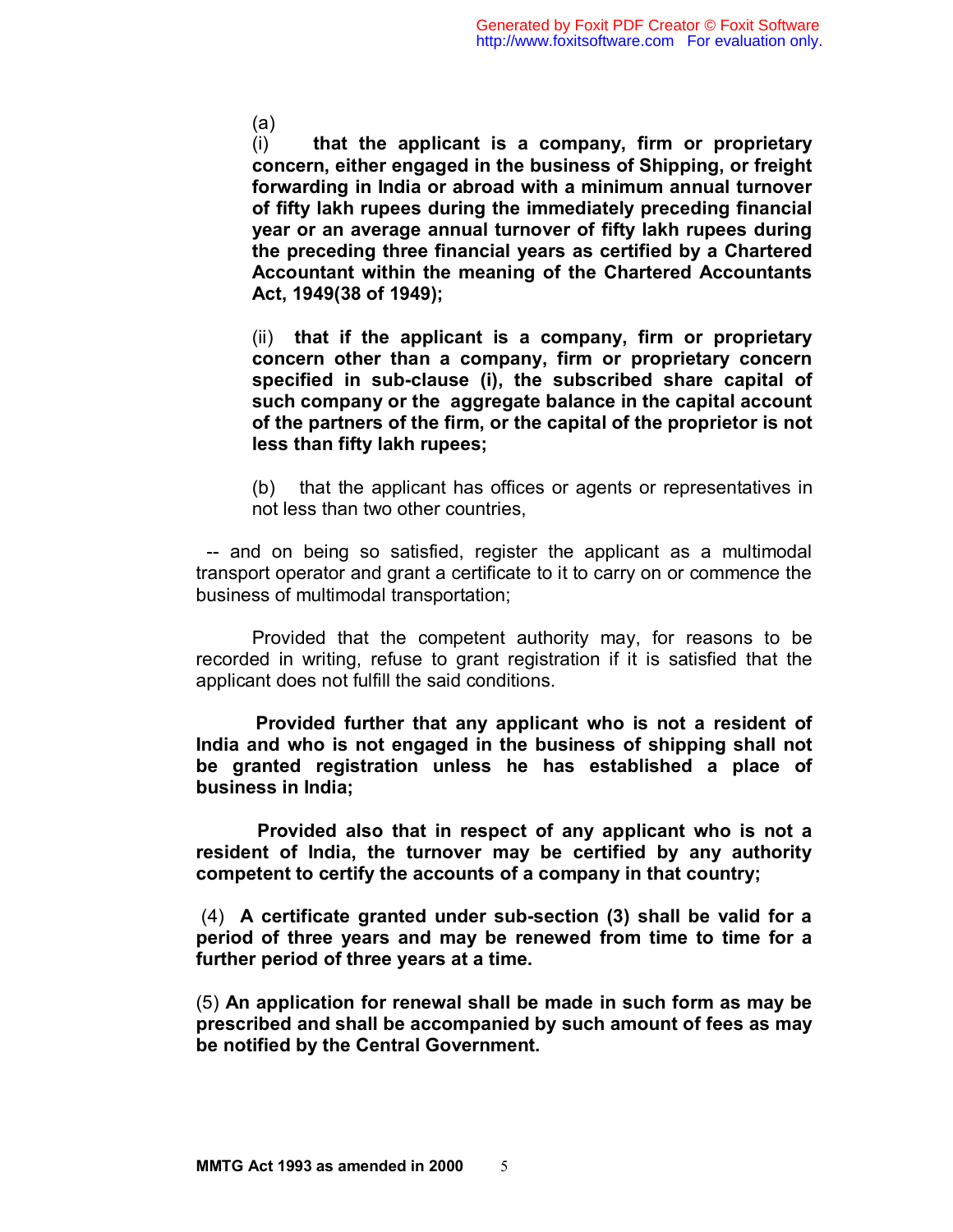**Provided that such fees shall not be less than rupees ten thousand and shall not exceed rupees twenty thousand.** 

 (6) **The competent authority shall renew the registration certificate granted under sub-section (3) if the applicant continues to fulfil the conditions as laid down at the time of registration.** 

## **5. Cancellation of registration .-**

The competent authority may, if it is satisfied at any time after Registration that –

(a) any statement in, or in relation to, any application under subsection (2) of section 4 or its renewal under sub-section (5) of that section, is incorrect or false in any material particular; or

(b) any of the provisions of this Act or the rules made there under has been contravened by the multimodal transport operator; or

(c) the multimodal transport operator has not entered into any multimodal transport contract during the preceding two years after his registration,

cancel by order the certificate of registration:

 Provided that no such registration shall be cancelled unless the multimodal transport operator has been given a reasonable opportunity of showing cause against the proposed action.

## 6. **Appeal**

(1) **Any person aggrieved by, refusal of the competent Authority to grant or renew registration under section 4 or by cancellation of registration under section 5, may prefer an appeal to the Central Government within such period as may be prescribed.**

(2) No appeal shall be admitted if it is preferred after the expiry of the prescribed period:

 Provided that an appeal may be admitted after the expiry of the prescribed period if the appellant satisfies the Central Government that he had sufficient cause for not preferring the appeal within the prescribed period.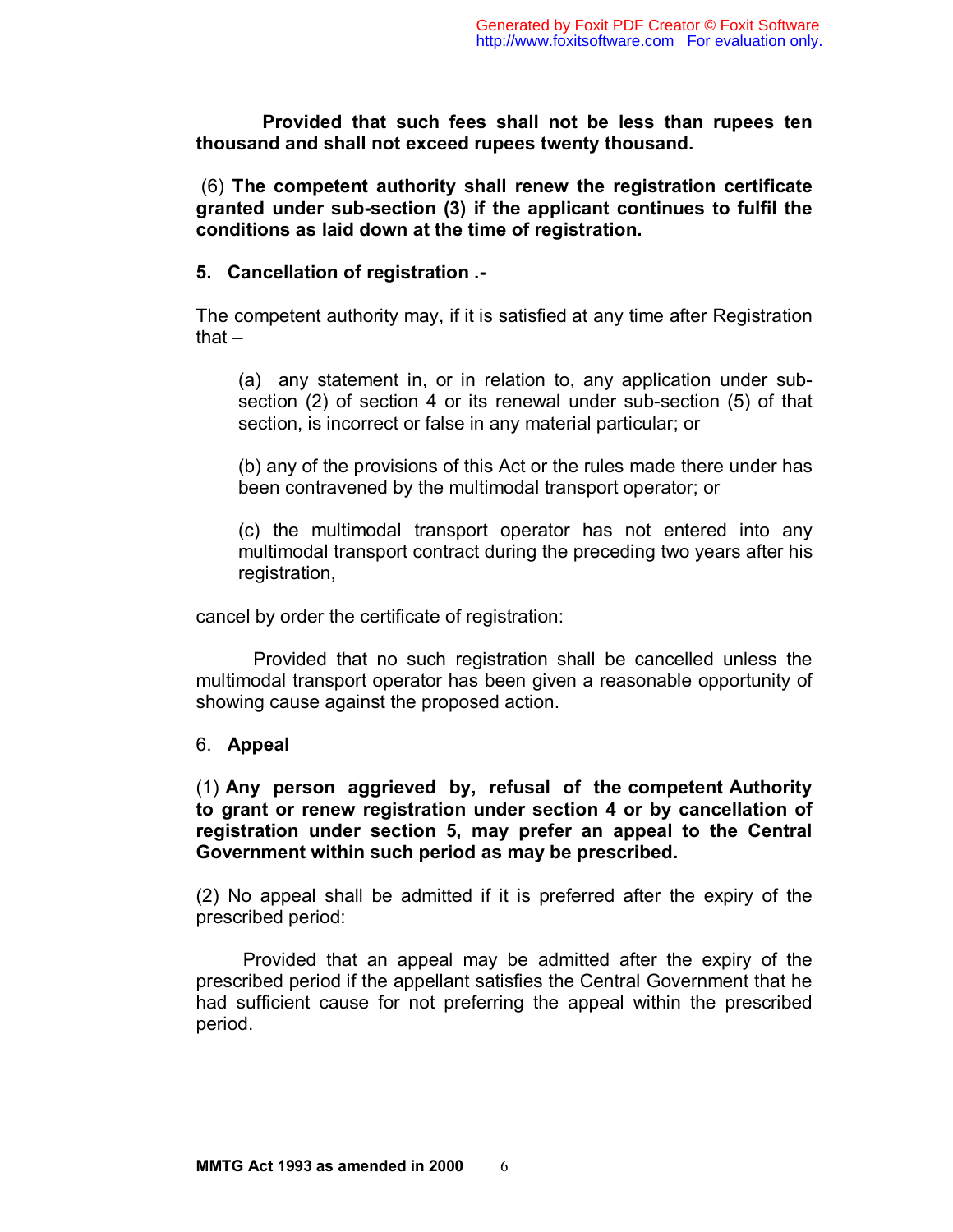(3) Every appeal made under this section shall be made in such form and on payment of such fees as may be prescribed and shall be accompanied by a copy of the order appealed against.

(4) On receipt of any such appeal, the Central Government shall, after giving the parties a reasonable opportunity of being heard and after making such inquiry as it deems proper, make such order as it thinks fit.

# **CHAPTER III**  MULTIMODAL TRANSPORT DOCUMENT

## 7**. Issue of multimodal transport document**

(1) Where the consignor and the multimodal transport operator have entered into a contract for the multimodal transportation and the multimodal transport operator has taken charge of the goods, he shall, at the option of the consignor, issue a negotiable or non-negotiable multimodal transport document.

# **Provided that the multimodal transport operator shall issue the multimodal transport document only after obtaining, and during the subsistence of a valid insurance cover.**

(2) The multimodal transport document shall be signed by the multimodal transport operator or by a person duly authorised by him.

# 8. **Multimodal transport document to be regarded as document of title**

(1) Every consignee named in the negotiable or non-negotiable multimodal transport document and every endorsee of such document, as the case may be, to whom the property in the goods mentioned therein shall pass, upon or by reason of such consignment or endorsement, shall have all the rights and liabilities of the consignor.

(2) Nothing contained in sub-section (1) shall prejudice or affect the right of the multimodal transport operator to claim freight from the consignor or enforce any liability of the consignee or endorsee by reason of his being such consignee or endorsee.

# 9. **Contents of multimodal transport document**

The multimodal transport document shall contain the following particulars, namely:--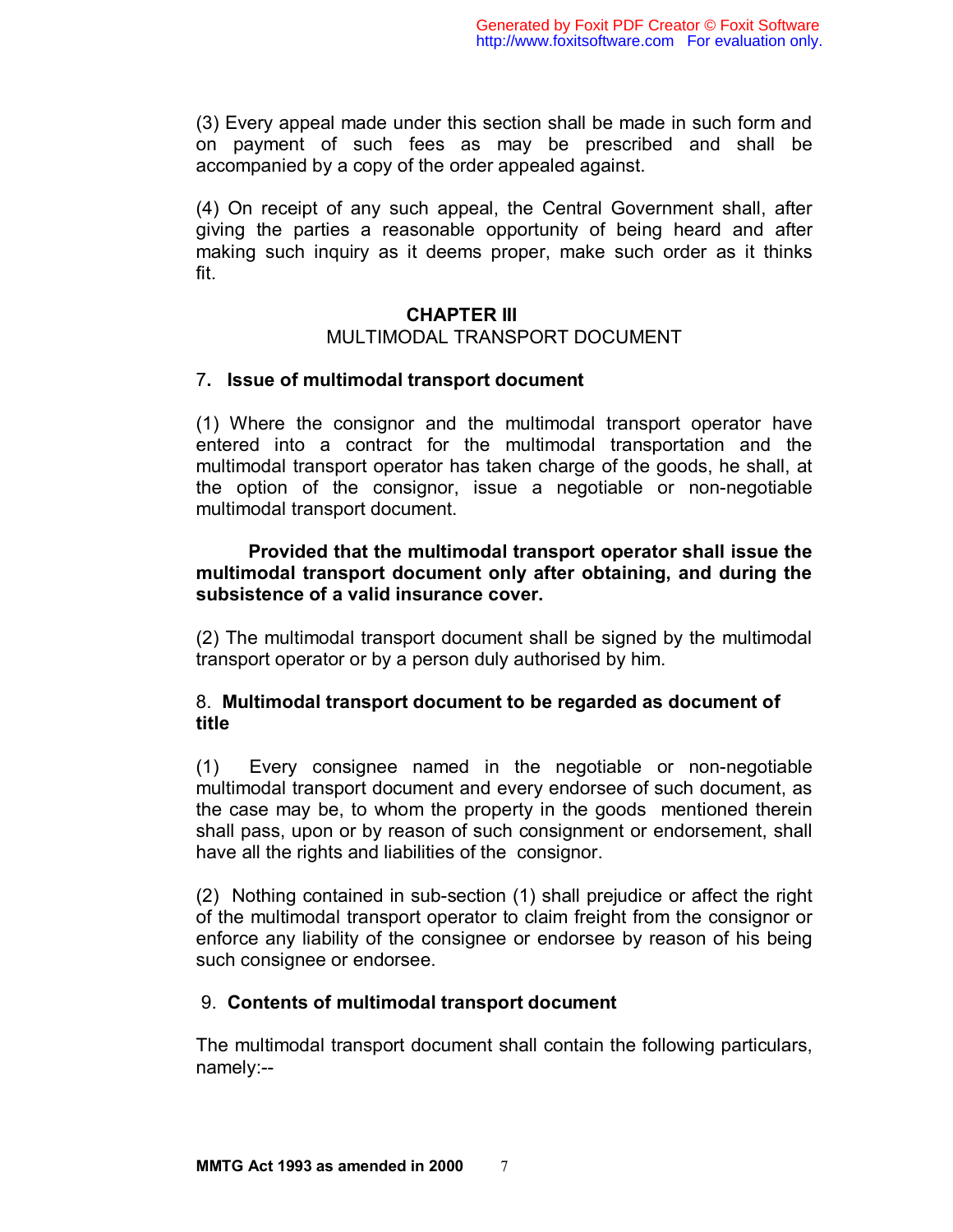(a) **the general nature of the goods, the leading marks necessary for identification of the goods, the character of the goods (including dangerous goods), the number of packages or units and the gross weight and quantity of the goods as declared by the consignor;** 

(b) apparent condition of the goods;

(c) the name and principal place of business of the multimodal transport operator;

- (d) the name of the consignor;
- (e) the name of the consignee, if specified by the consignor;

(f) the place and date of taking charge of the goods by the multimodal transport operator;

(g) the place of delivery of the goods;

(h) **the date or the period of delivery of the goods by the multimodal transport operator as expressly agreed upon between the consignor and the multimodal transport operator;** 

- (i) whether it is negotiable or non-negotiable;
- (j) the place and date of its issue;

## (k) **freight payable by the consignor or the consignee, as the case may be, to be mentioned only if expressly agreed by both the consignor and the consignee;**

(l) the signature of the multimodal transport operator or of a person duly authorised by him;

(m) the intended journey route, modes of transport and places of transshipment, if known at the time of its issue;

(n) terms of shipment and a statement that the document has been issued subject to and in accordance with this Act; and

(o) any other particular which the parties may agree to insert in the document, if any such particular is not inconsistent with any law for the time being in force.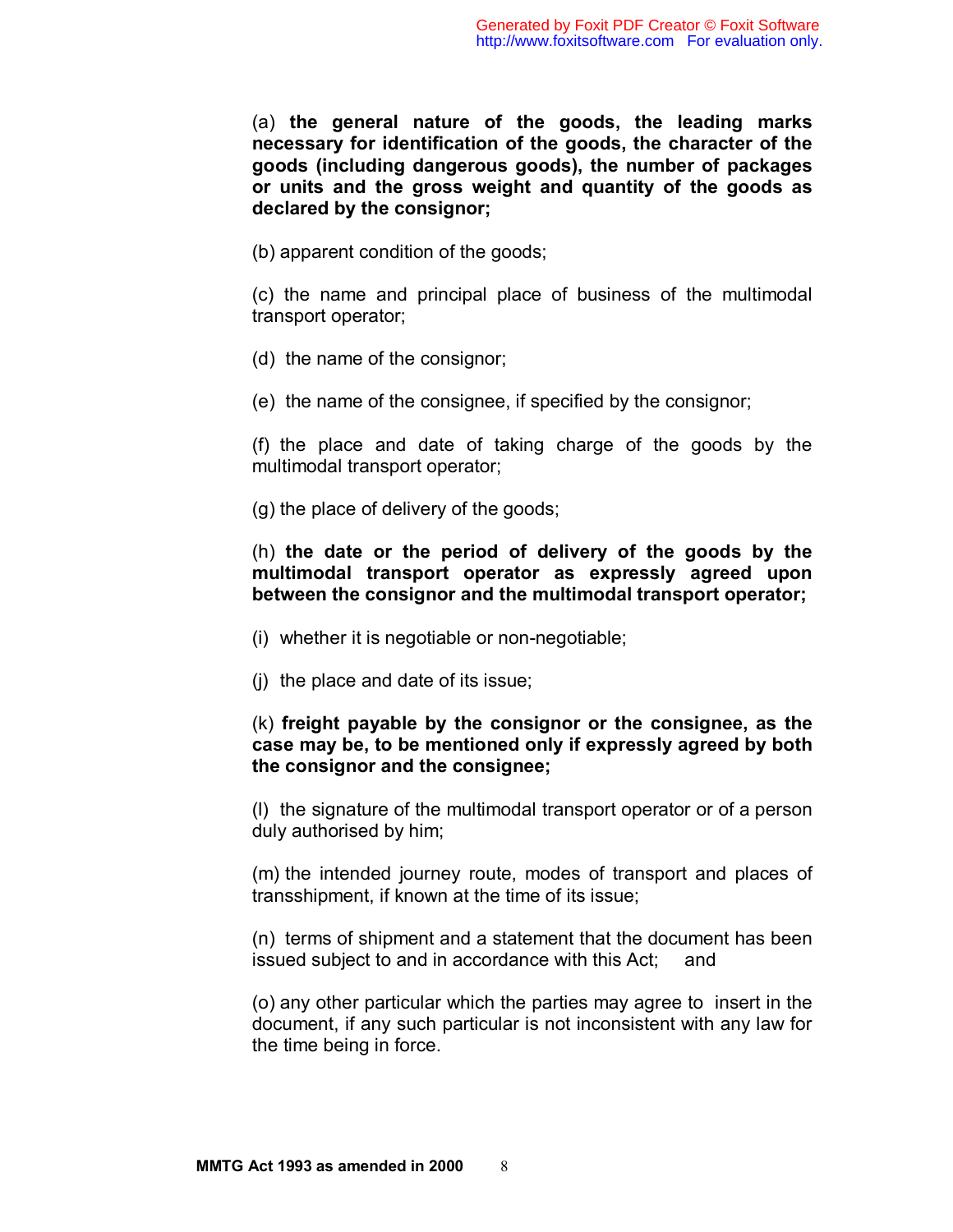## **Provided that the absence of any of the particulars listed above shall not affect the legal character of the multimodal transport document**.

## 10. **Reservation in the multi-modal transport document**

(1) Where the multimodal transport operator or a person acting on his behalf knows, or has reasonable grounds to suspect, that the particulars furnished by the consignor in the multimodal transport document do not accurately represent the goods actually taken in charge, or if he has no reasonable means of checking such particulars, the multimodal transport operator or a person acting on his behalf shall insert in the multimodal transport document a reservation specifying the inaccuracies, if any, the grounds of suspicion or the absence of reasonable means of checking the particulars.

(2) Where the multimodal transport operator or a person acting on his behalf fails to insert the reservation in the multimodal transport document relating to the apparent condition of the goods, he shall be deemed to have accepted the goods in apparent good condition.

# 11. **Evidentiary effect of the multimodal transport document**

Save as provided in section 10,--

(a) the multimodal transport document shall be prima facie evidence of the fact that the multimodal transport operator has taken charge of the goods as described in the document; and

(b) no proof to the contrary by the multimodal transport operator shall be admissible if the multimodal transport document is issued in negotiable form and has been transmitted to the consignee or transferred by the consignee to a third party, if the consignee or the third party has acted in good faith relying on the description of the goods in the document.

# 12. **Responsibility of the consignor**

(1) The consignor shall be deemed to have guaranteed to the multimodal transport operator the adequacy and accuracy, at the time the multimodal transport operator takes charge of the goods, of the particulars referred to in clauses (a) and (b) of section 9 as furnished by the consignor for insertion in the multimodal transport document.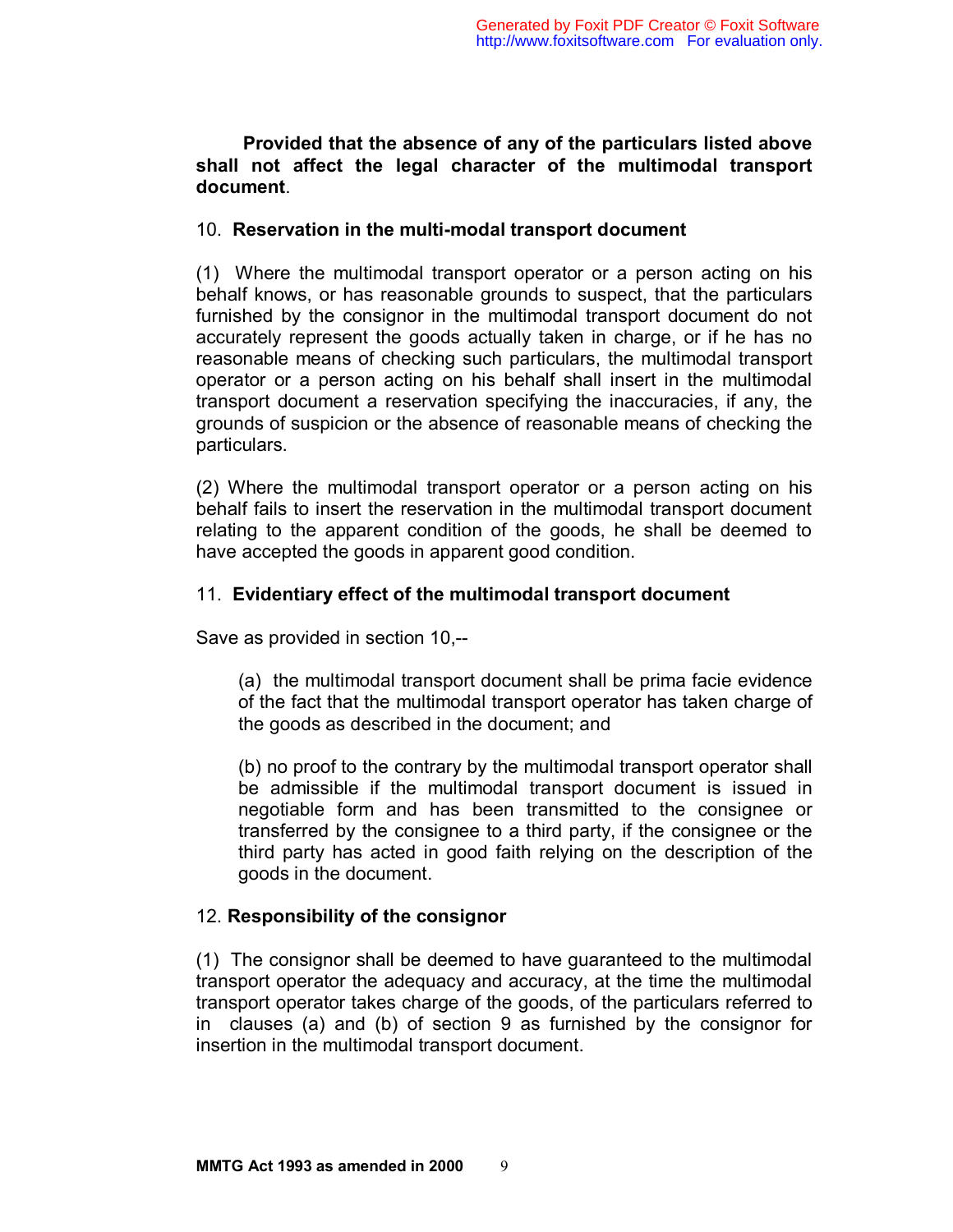(2) The consignor shall indemnify the multimodal transport operator against loss resulting from inadequacy or inaccuracy of the particulars referred to in sub-section (1)

(3) The right of the multimodal transport operator under sub-section (2) shall in no way limit his liability under the multimodal transport contract to any person other than the consignor.

### **CHAPTER IV**

### RESPONSIBILITIES AND LIABILITIES OF THE MULTIMODAL TRANSPORT OPERATOR

### 13. **Basis of liability of multimodal transport operator.**

(1) The multimodal transport operator shall be liable for loss resulting from—

(a) any loss of, or damage to the consignment;

(b) delay in delivery of the consignment and any consequential loss or damage arising from such delay,

where such loss, damage or delay in delivery took place while the consignment was in his charge;

 Provided that the multimodal transport operator shall not be liable if he proves that no fault or neglect on his part or that of his servants or agents had caused or contributed to such loss, damage or delay in delivery:

 **Provided further that the multimodal transport operator shall not be Liable for loss or damage arising out of delay in delivery including any consequential loss or damage arising from such delay unless the consignor had made a declaration of interest in timely delivery which has been accepted by the multimodal transport operator.** 

 *Explanation*.—For the purposes of this sub-section, "delay in delivery" shall be deemed to occur when the consignment has not been delivered within the time expressly agreed upon or, in the absence of such agreement, within a reasonable time required by a diligent multimodal transport operator, having regard to the circumstances of the case, to effect the delivery of the consignment.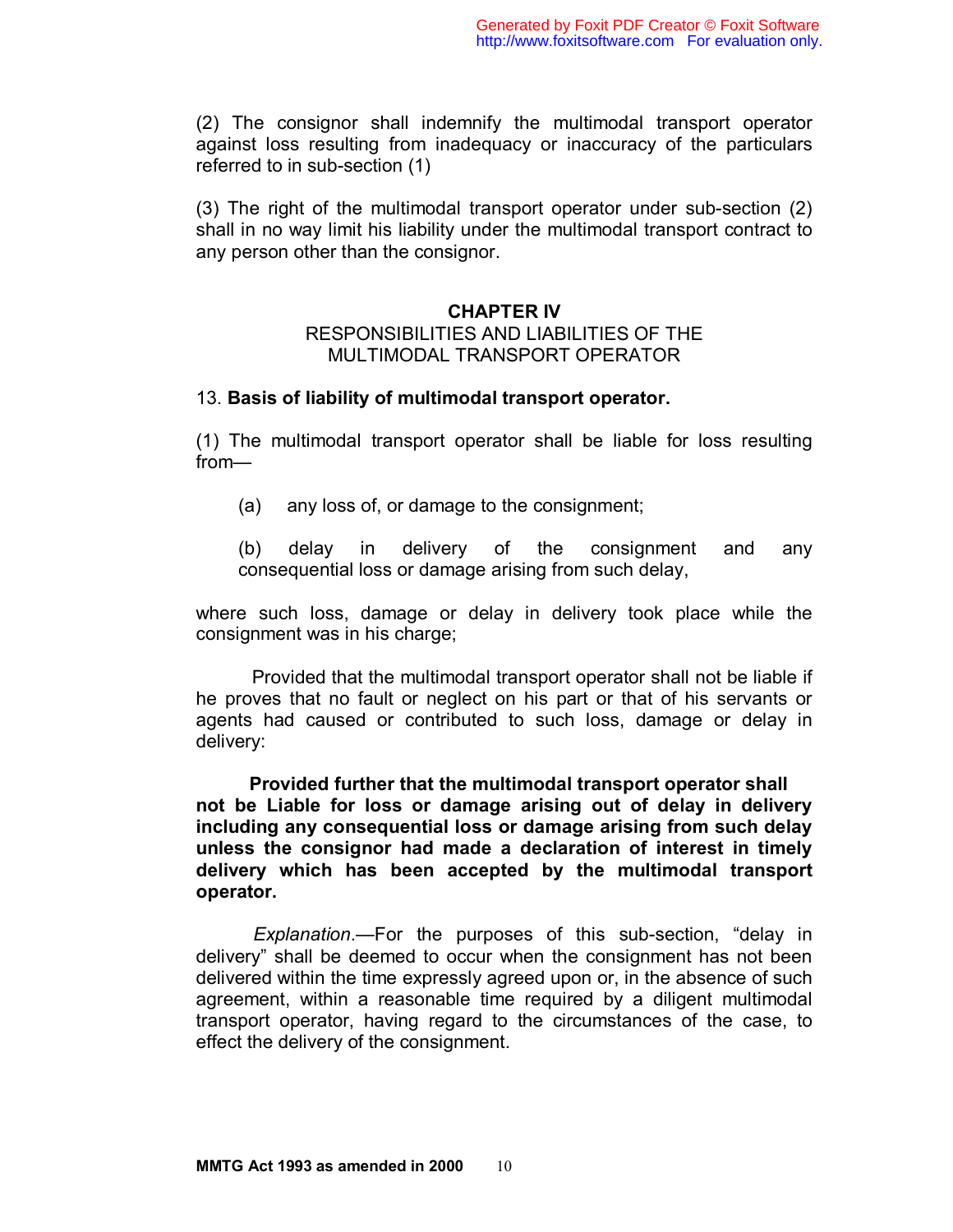(2) If the consignment has not been delivered within ninety consecutive days following the date of delivery expressly agreed upon or the reasonable time referred to in the Explanation to sub-section (1) the claimant may treat the consignment as lost.

# 14. **Limits of liability when the nature and value of the consignment have not been declared and Stage of trans-port where loss or damage occurred is not known**

(1) Where a multimodal transport operator becomes liable for any loss of, or damage to, any consignment, the nature and value where of have not been declared by the consignor before such consignment has been taken in charge by the multimodal transport operator and the stage of transport at which such loss of damage occurred is not known, then the liability of the multimodal transport operator to pay compensation shall not exceed two Special Drawing Rights per kilogram of the gross weight of the consignment lost or damaged or 666.67 Special Drawing Rights per package or unit lost or Damaged, whichever is higher.

 **"***Explanation***.—For the purpose of this sub-section, where a container, pallet or similar article is stuffed with more than one package or units, the packages or units enumerated in the multimodal transport document, as packed in such container, pallet or similar article of transport shall be deemed as packages or units".** 

(2) Notwithstanding anything contained in sub-section (1), if the multimodal transportation does not, according to the multimodal transport contract, include carriage of goods by sea or by inland waterways, the liability of the multimodal transport operator shall be limited to an amount not exceeding 8.33 Special Drawing Rights per kilogram of the gross weight of the goods lost or damaged.

# 15**. Limits of liability when the nature and value of the consignment have not been declared and stage of transport where loss or damage occurred is known**

Where a multimodal transport operator becomes liable for any loss of, or damage to, any consignment, the nature and value whereof have not been declared by the consignor before such consignment has been taken in charge by the multimodal transport operator and the stage of transport at which such loss or damage occurred is known, then the limit of the liability of the multimodal transport operator for such loss of damage shall be determined in accordance with the provisions of the relevant law applicable in relation to the mode of transport during the course of which the loss or damage occurred and any stipulation in the multimodal transport contract to the contrary shall be void and unenforceable.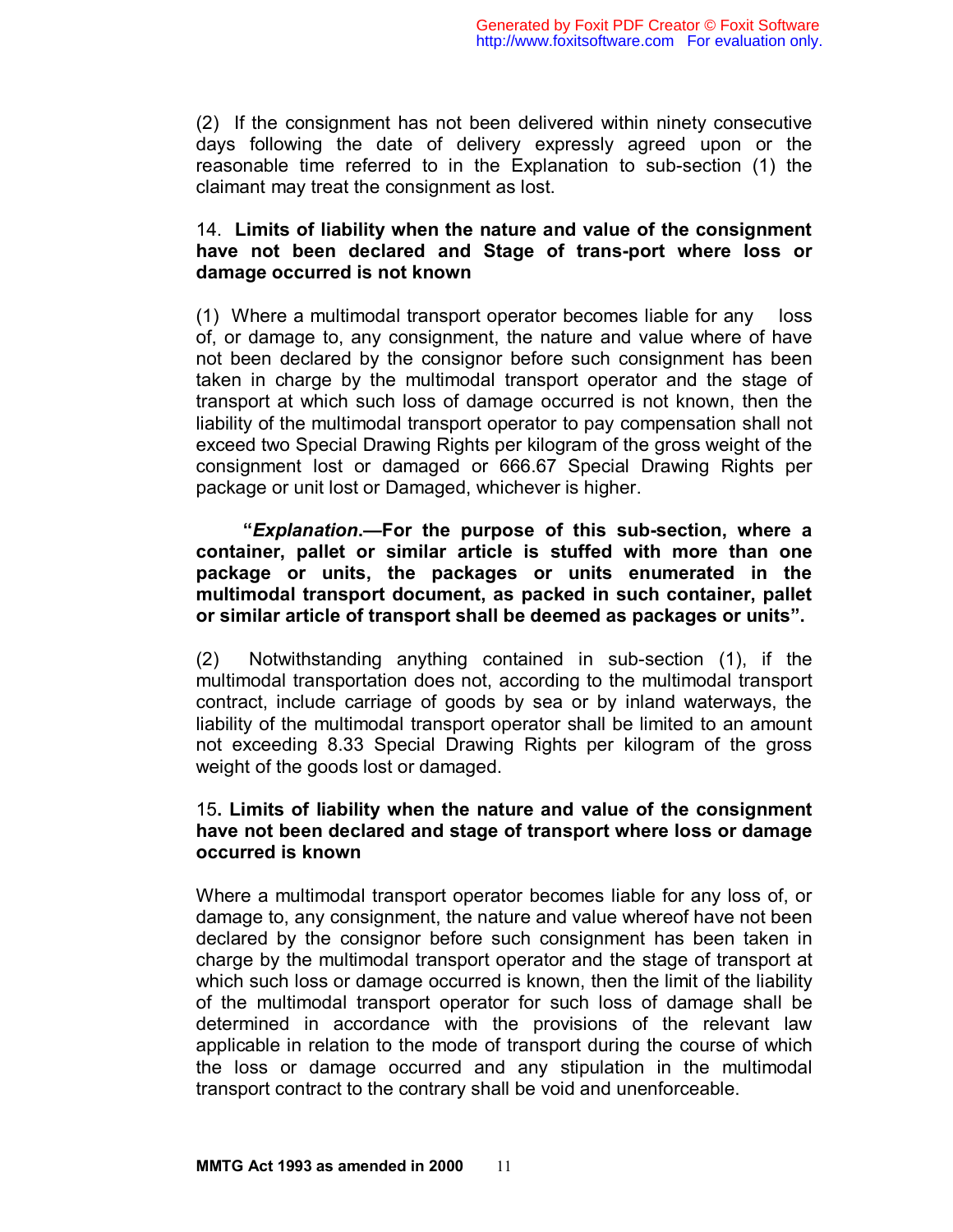**Provided that the multimodal transport operator shall not be liable for any loss, damage or delay in delivery due to a cause for which the carrier is exempted from liability in accordance with the applicable law.** 

# 16. **Liability of the multimodal transport operator in case of delay in delivery of goods under certain circumstances**

Where delay in delivery of the consignment occurs under any of the circumstances mentioned in the Explanation to sub-section (1) of section 13, or any consequential loss or damage arises from such delay, then the liability of the multimodal transport operator shall be limited to the freight payable for the consignment so delayed.

# 17**. Assessment of compensation**

(1) Assessment of compensation for loss of or damage to, the consignment shall be made with reference to the value of such consignment at the place where, and the time at which, such consignment is delivered to the consignee or at the place and time when, in accordance with the multimodal transport contract, it should have been delivered.

(2) The value of the consignment shall be determined according to the current commodity exchange price, or, if there is no such price, according to the current market price, or, if the current market price is not ascertainable, with reference to the normal value of a consignment of the same kind and quantity.

## 18**. Loss of right of multimodal transport operator to limit liability**

The multimodal transport operator shall not be entitled to the benefit of limitation of liability under any of the provisions of this Chapter if it is proved that the loss, damage or delay in delivery of consignment resulted from an act or omission of the multimodal transport operator with intent to cause such loss, damage or delay or recklessly and with knowledge that such loss, damage or delay would probably result.

# 19**. Limit of liability of multimodal transport operator for total loss of goods**

 The multimodal transport operator shall not, in any case, be liable for an amount greater than the liability for total loss of goods for which a person will be entitled to make a claim against him under the provisions of this Act.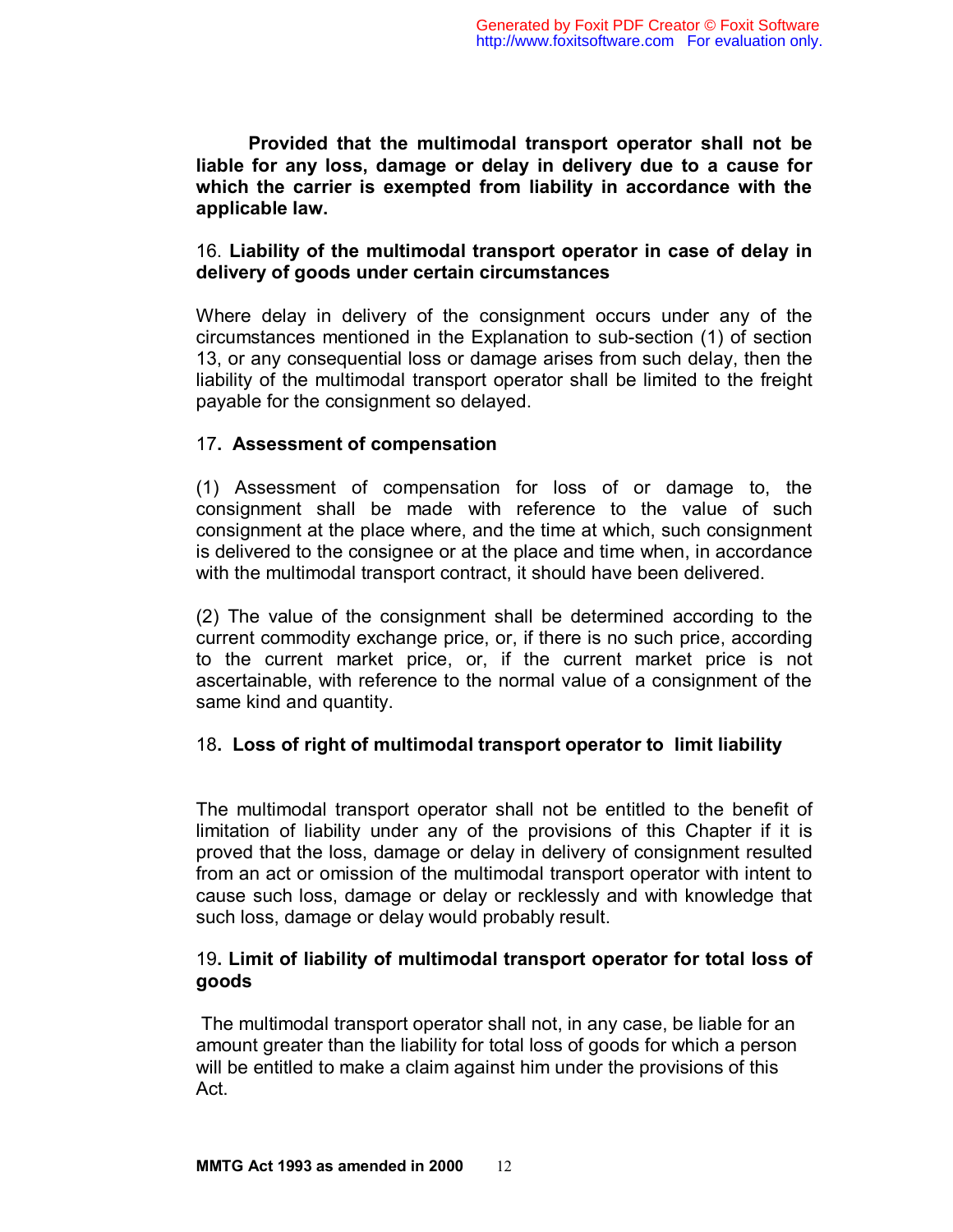# 20. **Notice of loss of or damage to goods**

(1) The delivery of the consignment to the consignee by the multimodal transport operator shall be treated as prime facie evidence of delivery of the goods as described in the multimodal transport document unless notice of the general nature of loss of, or damage to, the goods is given, in writing, by the consignee to the multimodal transport operator at the time of handing over of the goods to the consignee.

(2) Where the loss or damage is not apparent, the provisions of subsection (1) shall apply unless notice in writing is given by the consignee of the loss of, or damage to, the goods within six consecutive days after the day when the goods were handed over to the consignee.

# **20A.**

**The responsibility of the multimodal transport operator for the goods under this Act shall cover the period from the time he has taken the goods in his charge to the time of their delivery.** 

# **CHAPTER V**

#### MISCELLANEOUS

## 21. **Special provision for dangerous goods**

(1) Where the consignor hands over the prescribed dangerous goods to a multimodal transport operator or any person acting on behalf of such operator, the consignor shall inform him of the nature of the dangerous goods and, if necessary, the precautions to be taken while transporting such goods.

 (2) Where the consignor fails to inform the multimodal transport operator or the other person acting on behalf of such operator of the nature of the dangerous goods and such operator or person does not otherwise have knowledge of the dangerous goods—

(a) the consignor shall be liable to the multimodal transport operator or the other person acting on behalf of such operator for all loss resulting from the multimodal transportation of such goods; and

(b) the goods may at any time be unloaded, destroyed or rendered innocuous, as the circum stances may require, without payment of compensation.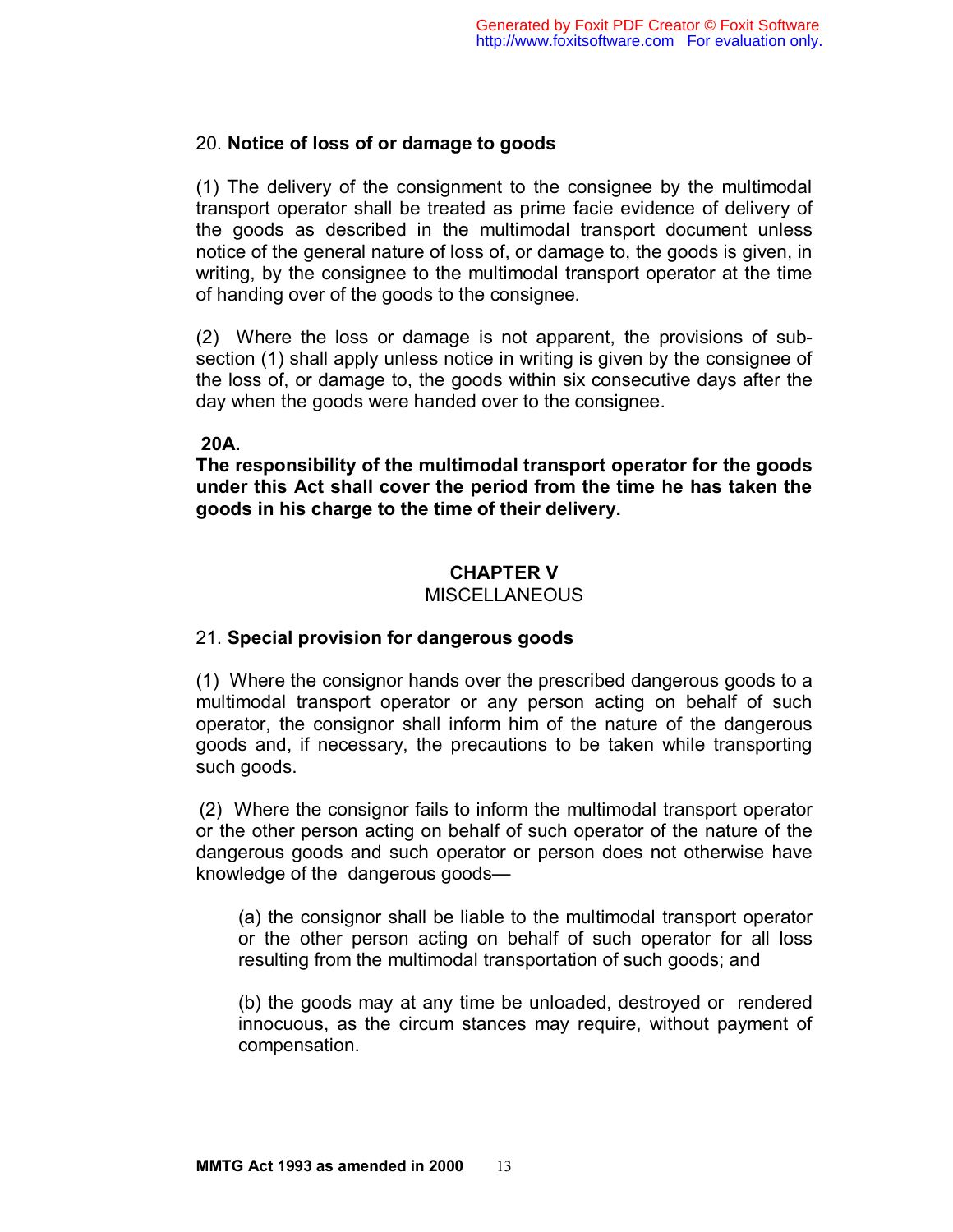# 22. **Right of multimodal transport operator to have lien on goods and documents**

(1) The multimodal transport operator who has not been paid the amount of consideration stipulated in the multimodal transport contract shall have a lien on the consignment and on the documents in his possession.

(2) Notwithstanding anything contained in sections 13, 16 and 18, the period during which the goods are in possession of the multimodal transport operator in exercise of his right of lien referred to in sub-section (1) shall not be included for the purposes of calculating the time of delay under any of those sections.

# 23. **General average**

Notwithstanding anything contained in any other provision of this Act, it shall be lawful for the parties to the multimodal transport contract to include in the multimodal transport document any provision relating to general average

*Explanation*.—For the purposes of this section, "general average" means loss, damage or expense reasonably incurred in order to avert danger to property in common peril and in the common interest involved in the multimodal transportation.

# 24. **Limitation on action**.

 The multimodal transport operator shall not be liable under any of the provisions of this Act unless action against him is brought within nine months of—

- (a) the date of delivery of the goods, or
- (b) the date when the goods should have been delivered, or

(c) the date on and from which the party entitled to receive delivery of the goods has the right to treat the goods as lost under subsection (2) of section 13.

# 25. **Jurisdiction for instituting action**

Any party to the multimodal transport contract may institute an action in a Court which is competent and within the jurisdiction of which is situated one of the following places, namely:--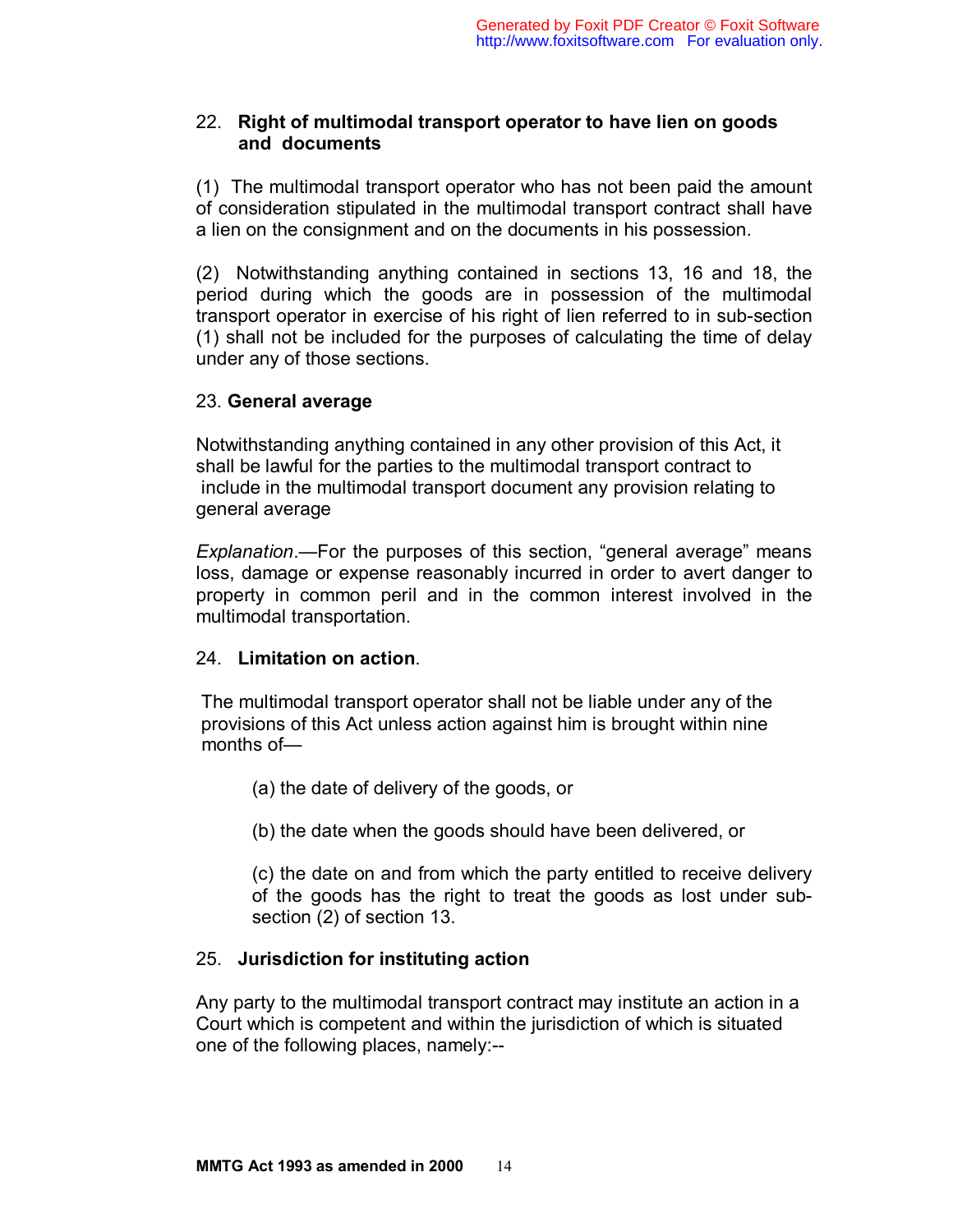- (a) the principal place of business, or, in the absence thereof, the habitual residence, of the defendant; or
- (b) the place where the multimodal transport contract was made, provided that the defendant has a place of business, branch or agency at such place; or
- (c) the place of taking charge of the goods for multimodal transportation or the place of delivery thereof; or
- (d) any other place specified in the multimodal transport contract and evidenced in the multimodal transport document.

## 26. **Arbitration**

(1) The parties to a multimodal transport Contract may provide therein that any dispute which may arise in relation to multimodal transportation under the provisions of this Act shall be referred to arbitration.

(2) The arbitration proceeding may be instituted at such place or in accordance with such procedure as may be specified in the multimodal transport document.

# 27**. Delegation of power**

The Central Government may, by notification in the Official Gazette, direct that any power exercisable by it under this Act, except the power under section 30, shall, in such circumstances and subject to such conditions, if any, as may be specified therein, be exercisable also by such officer or authority as may be specified in the notification.

# 28**. Multimodal Transport Contract to be made in accordance with this Act**

No person registered as a multimodal transport operator shall enter into any contract for multimodal transportation except in accordance with the provisions of this Act and any contract, to the extent it is inconsistent with the said provisions, shall be void and unenforceable.

## 29. **Act to override other enactments**

The provisions of this Act shall have effect notwithstanding anything inconsistent therewith contained in any other law for the time being in force or in any instrument having effect by virtue of any law other than this Act.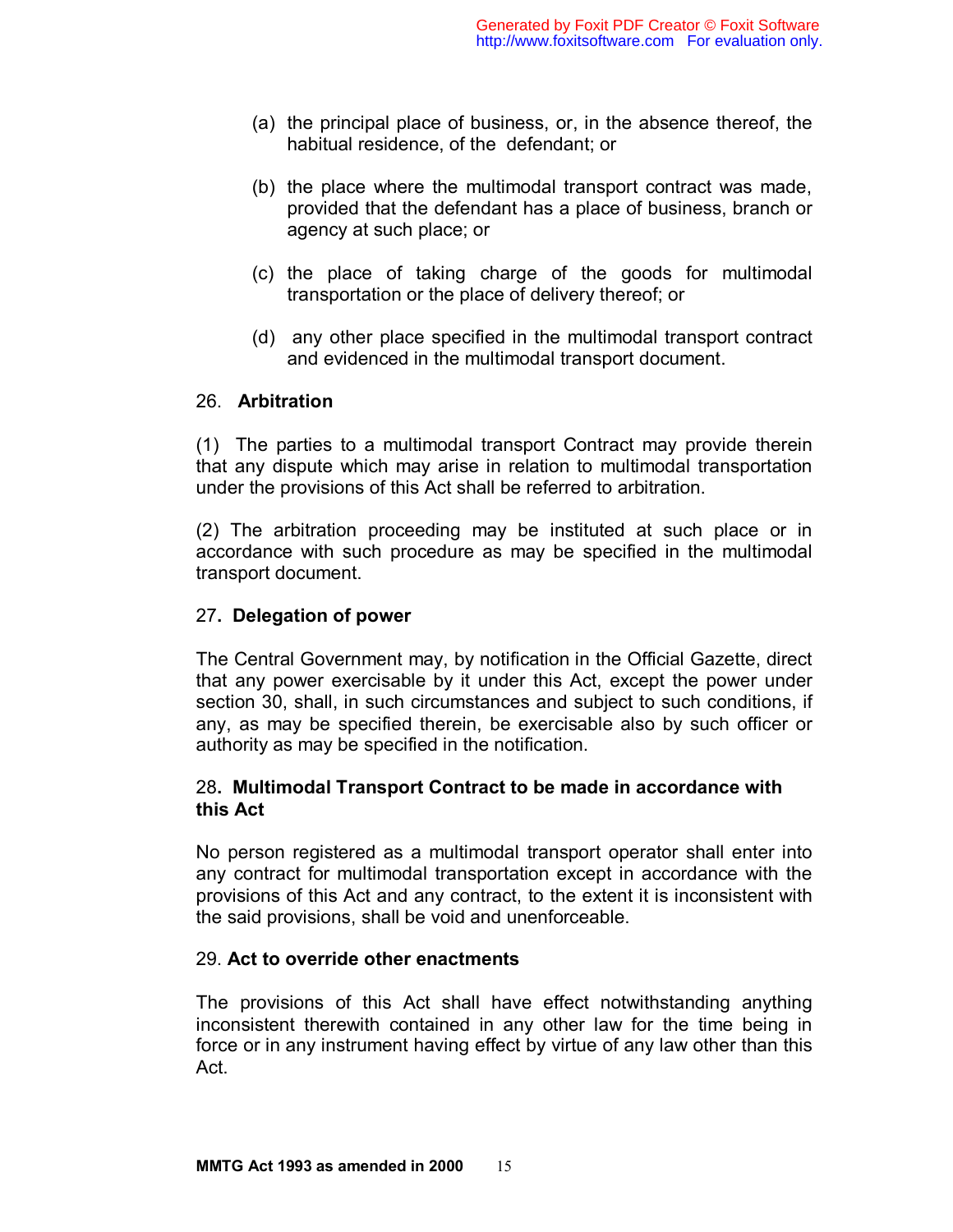## 30. **Power to make rules**

(1) The Central Government may, by notification in the Official Gazette make rules for carrying out the provisions of this Act.

(2) In particular, and without prejudice to the generality of the foregoing provisions, such rules may provide for all or any of the following matters, namely:--

- (a) the forms in which applications shall be made under section 4;
- (b) the period within which appeal shall be preferred under subsection (1) of section 6;
- (c) the form in which an appeal shall be preferred under section 6 and the amount of fee payable in respect of such appeal;
- (d) dangerous goods for the purpose of section 21;
- (e) any other matter which is to be, or may be prescribed.

 (3) Every rule made under this Act shall be laid, as soon as may be after it is made, before each, House of Parliament, while it is in session, for a total period of thirty days which may be comprised in one session or in two or more successive sessions, and if, before the expiry of the session immediately following the session or the successive sessions aforesaid, both Houses agree in making any modification in the Rule or both Houses agree that the rule should not be made, the rule shall hereafter have effect only in such modified form or be of no effect, as the case may be; so, however, that any such modification or annulment shall be without prejudice to the validity of anything previously done under that rule.

31.

On and from the date of the commencement of this Act, the enactments Specified in Parts I, II and III of the Schedule shall be amended in the manner specified therein.

## 32. **Repeal and savings**

(1) The Multimodal Transportation of Goods Ordinance, 1992 is hereby repealed.

(2) Notwithstanding such repeal, anything done or any action taken under the said Ordinance, shall be deemed to have been done or taken under the corresponding provisions of this Act.

**------------------**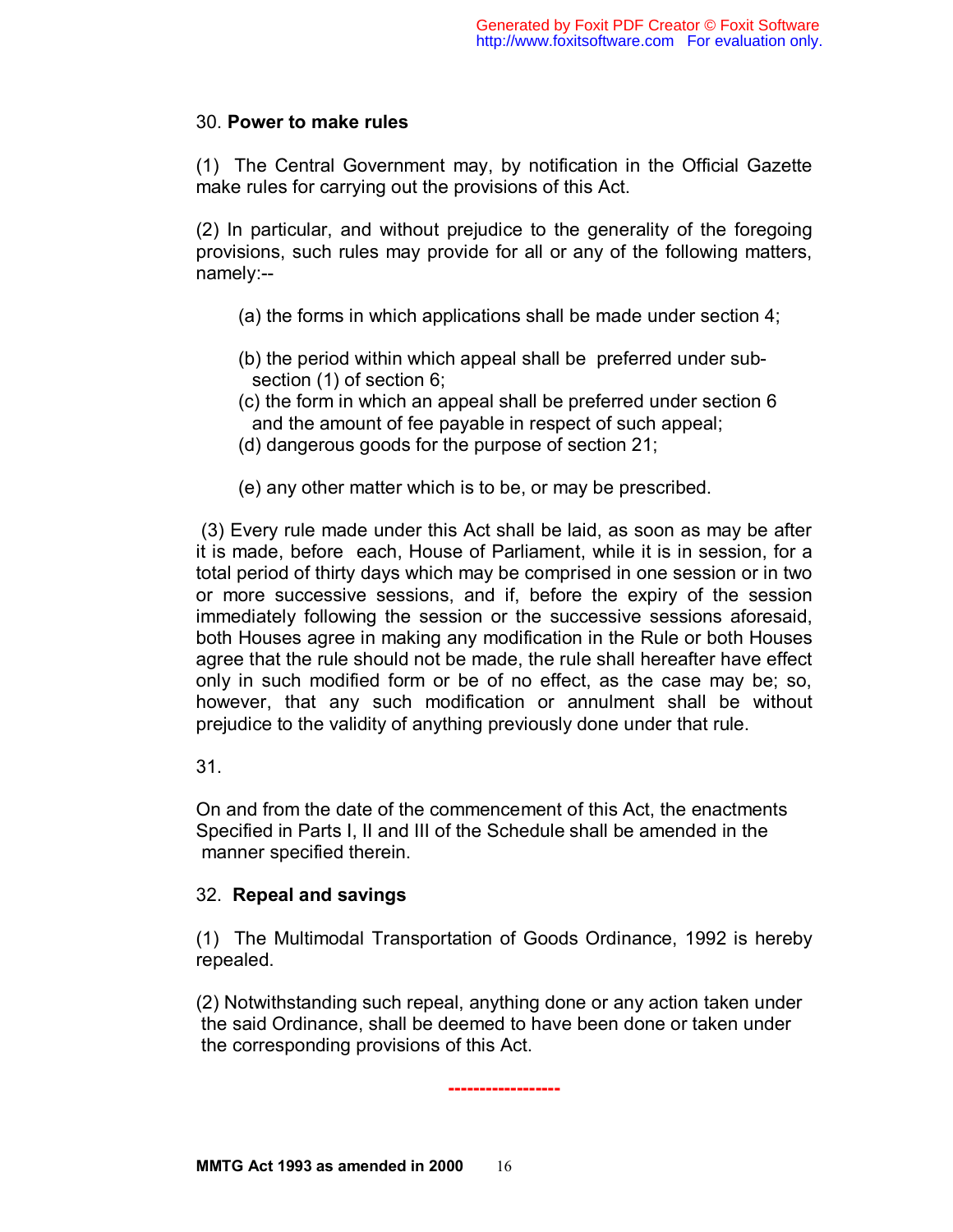# **THE SCHEDULE (See section 31)**

### AMENDMENT OF CERTAIN ENACTMENTS

### **PART I Amendment of the Carriers Act, 1865**  (3 of 1865)

In the Carriers Act, 1865,--

(a) in section 2, in the definition relating to "common carrier", after the words "engaged in the business of", the words "transporting property under multimodal transport document or of" shall be inserted;

(b) in sections 6, 7 and 8, for the words "property delivered", the words and brackets "property (including container, pallet or similar article of transport used to consolidate goods) delivered" shall, respectively be substituted;

(c) in sections 9 and 10, for the words "goods entrusted", the words and brackets "goods (including containers, pallets or similar article of transport used to consolidate goods) entrusted" shall, respect -ively, be substituted.

#### **PART II**

#### **Amendment of the Indian Carriage of Goods by Sea Act, 1925**

#### (26 of 1925)

In the Indian Carriage of Goods by Sea Act, 1925,--

(a) **in the Preamble**, after the second paragraph, the following paragraph shall be inserted, namely:--

 "AND WHEREAS the said rules were amended by the Protocol signed at Brussels on 23<sup>rd</sup> February, 1968 and by the Protocol signed at Brussels on 21<sup>st</sup> December, 1979".

- (b) **in section 7**, in sub-section (1), for the words and figures "sections 331 and 352", the words, figures and letters "section 331 and Part XA" shall be substituted;
- (c) **in the Schedule**.—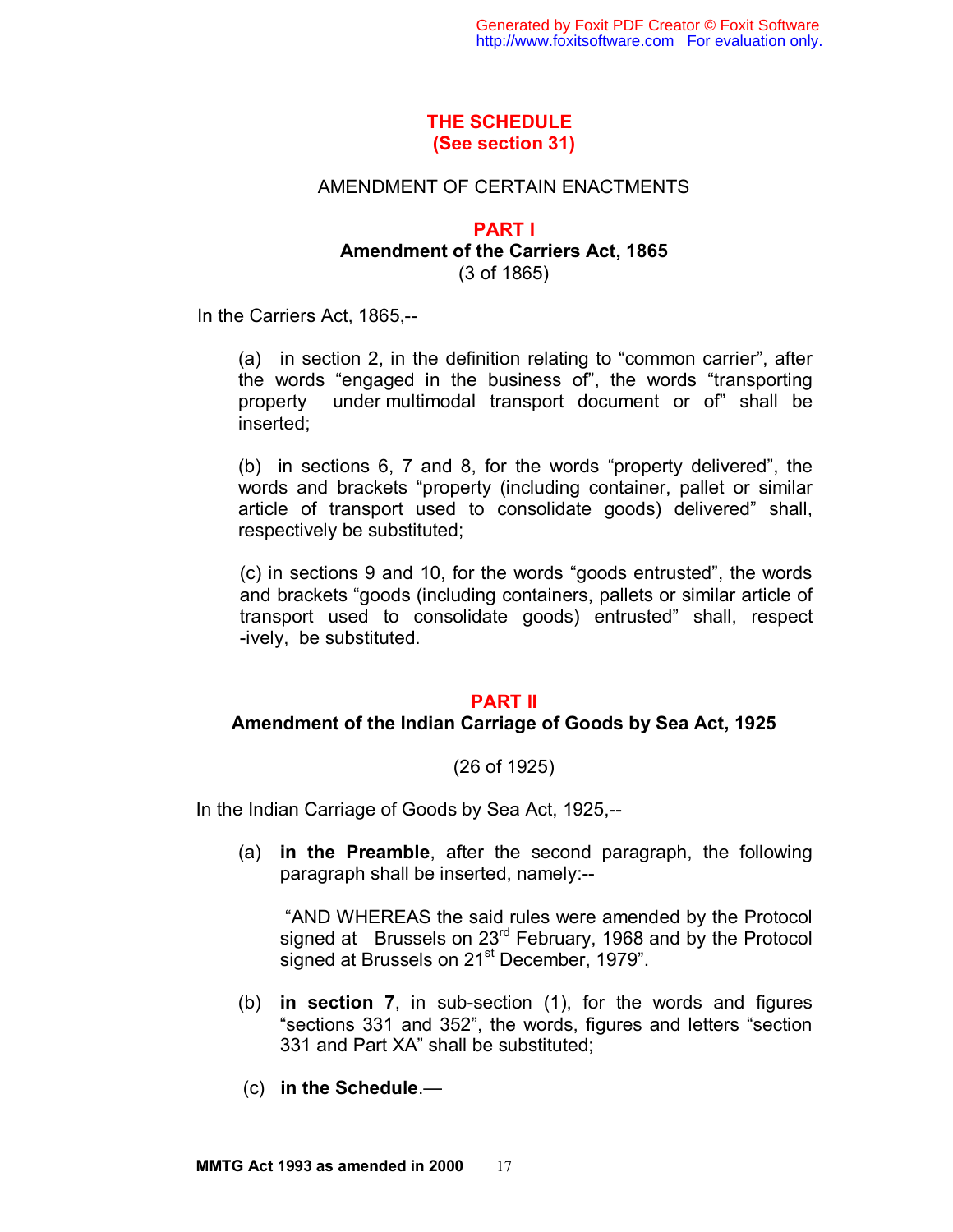(i) **in Article I** , in clause (c) after the word "merchandises" , the words "containers, pallets or similar article of transport used to consolidate goods if supplied by the shipper," shall be inserted.

## (ii) **in Article III,--**

(1) in paragraph 4, the following shall be added at the end, namely:--

 "However, proof to the contrary shall not be admissible when the bill of lading has been transferred to a third party acting in good faith".;

(2) in paragraph 6, in the third sub-paragraph, the following shall be added at the end, namely:-

 "This period may, however, be extended if the parties so agree after the cause of action has arisen;

 Provided that a suit may be brought after the expiry of the period of one year referred to in this sub-paragraph within a further period of not more than three months as allowed by the court".;

(iii) **in Article IV**, in paragraph 5,--

 (1) for the words and figures "amount exceeding 1001 Per package or unit", the words and figures "amount exceeding 666.67 Special Drawing Rights per package or unit or two Special Drawing Rights per kilogram of gross weight of the goods lost or damaged, whichever is higher" shall be substituted;

 (2) After the first sub-paragraph, the following subparagraphs shall be inserted, namely:--

 "Where a container, pallet or similar article of transport is used to consolidate goods, the number of packages or units enumerated in the bill of lading and as packed in such article of transport shall be deemed to be the number of packages or units for the purposes of this paragraph as far as these packages or units are concerned.